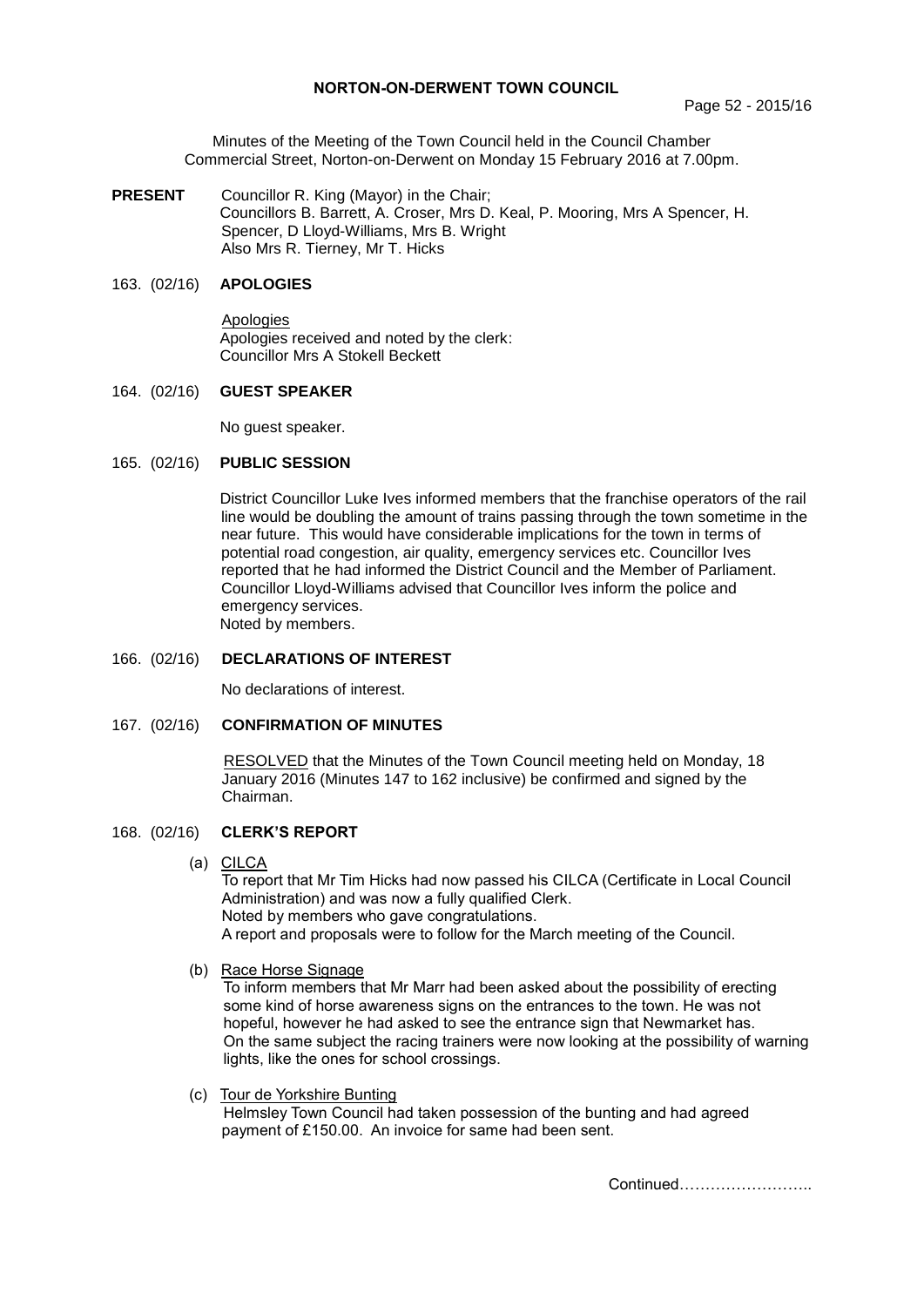## 168. (02/16) **CLERK'S REPORT** (continued)

## (d) Planning 106 Agreements

To report that with no answer being supplied as to 106 agreements for Norton, and the same difficulty being faced by Malton, the Deputy Chair of Yorkshire Local Councils Associations, Ryedale Branch, was to write a forceful letter to the planners at Ryedale on behalf of all Town and Parish Councils in Ryedale that may be owed some outstanding monies for various projects.

(e) Anti Fracking Display

To report that we had received a request for an Anti-Fracking Display to be held in the Chamber.

Members should note that in fairness to the community if this were to be granted, and a Pro-Fracking request was to be made, then this should also be granted. This was noted by members and would be placed on the agenda for discussion at the next meeting.

(f) Prevention of Terrorism

As part of the District Council Action Plan on implementing Section 29 of the Counter-Terrorism and Security Act 2015, a joint meeting with Malton Town Council had been arranged whereby training and information on the prevention of terrorism and violent extremism would be delivered to members.

The training would be given by Jos Holmes from Ryedale District Council, and the meeting was to be held on Monday, 21 March 2016 at 6.00pm, in Norton Council Chamber. Noted by members.

(g) Condition of Chamber

To report that Yorkshire Housing had been contacted and a surveyor was to inspect the chamber and ascertain just what the problem was with the end walls. Date for inspection Wednesday, 24 February 2016, in the morning.

(h) North Yorkshire County Council Highways – Parish Council Workshops

The County Council were inviting Town Clerks to attend Highway Workshops, this would cover the following subjects; Overview of Highway Operations; Use of online reporting and a Parish Portal demonstration; Useful information, winter maintenance, speed concerns and roadworks. This would be followed by a question and answer session.

The meeting was to be held on Monday, 29 February 2016 at 10am, at the Area 4 Offices at Kirby Misperton. It was proposed that Mr Hicks attends on behalf of the Council.

### 169. (02/16) **TOWN MAYOR'S REPORT**

- (a) Malton and Norton Musical Theatre The Mayor attended the theatre's production of Goldilocks and the Three Bears. The show was excellent, entertaining and with much talent on offer.
- (b) Road Issues

The Mayor acknowledged that since the flooding issues the town had continued to be under siege from repairs to infrastructure, primarily gas and electricity and these had affected most roads in and out of Norton. Businesses had seen a drop in trade but it was acknowledged that the repairs had been desperately required and that the short term pain was for long term gain, the repairs being beneficial to us all.

(c) Parliament

The Mayor was given a tour of Parliament whilst in London and thanks the Member of Parliaments office for sorting this as well as the local Member of Parliament.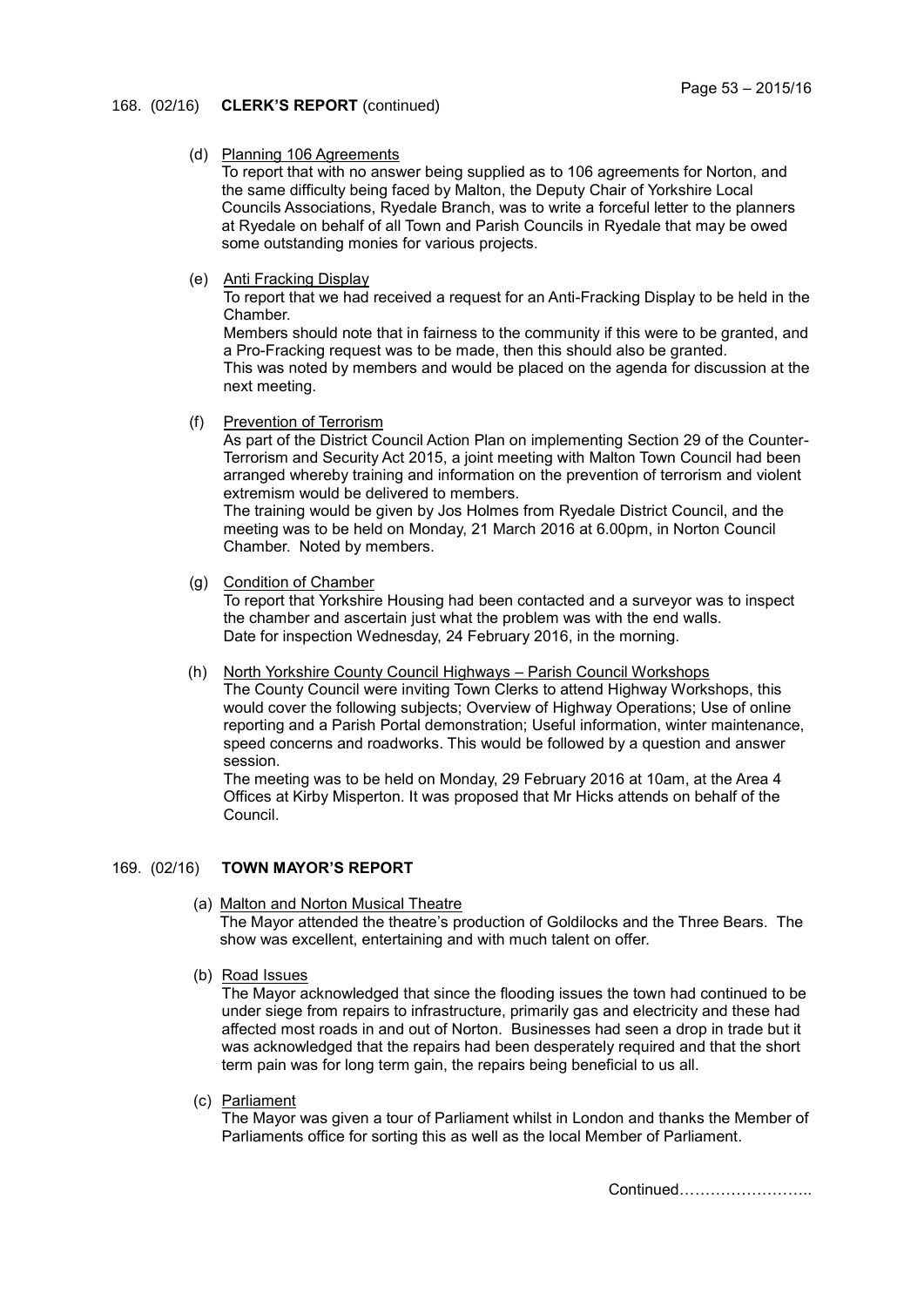## 170. (02/16) **FINANCIAL MATTERS**

(a) Accounts paid and for payment

Cheques were drawn and signed accordingly.

The Clerk reported that accounts nos. 230 to 239 inclusive, amounting to £6,419.73 had been paid since the last meeting of the Council. RESOLVED that account nos. 240 to 246 inclusive, amounting to £3,289.89 be paid.

 (b) Financial report The Clerk's financial report for the period 01.01.16 to 31.01.16 was received.

(c) Budgetary monitoring The Clerk's report for the period ending 31 January 2016 was received.

#### 171. (02/16) **PLANNING MATTERS**

(a) Planning applications referred to the Town Council by North Yorkshire County Council and Ryedale District Council, for comment and/or recommendation were dealt with as follows: -

| NY/2016/0009/FUL | Consultation on planning application for the purposes of the conversion of<br>existing building, grounds and single storey extension to existing building<br>(currently a D2 use) to provide a new satellite primary school to Norton<br>Primary School, associated grassed play area (circa 4841 sq.m) and<br>playground (circa 1362 sq.m), widened 2 way vehicular access, controlled<br>'raising arm' access barrier, hardstanding and 17 car parking spaces (2<br>disabled) (circa 4274 sq.m), bin store, 2 no. cycle shelters (40 for cycles), 12<br>no 6 metre high lighting columns, 5 no. low level lighting bollards, a<br>delivery/turning area and pedestrian walkways, timber walkway raised up to 2<br>metres in height depending on ground level, 2 metre high removal of<br>prefabricated unit, sheds and storage containers and soft landscaping works<br>on;<br>Land at Brooklyn House, 68 Langton Road, Norton, Malton, YO17 9AE<br>For: The Corporate Director Of Young Peoples and Children's Services, North<br>Yorkshire County Council. |
|------------------|----------------------------------------------------------------------------------------------------------------------------------------------------------------------------------------------------------------------------------------------------------------------------------------------------------------------------------------------------------------------------------------------------------------------------------------------------------------------------------------------------------------------------------------------------------------------------------------------------------------------------------------------------------------------------------------------------------------------------------------------------------------------------------------------------------------------------------------------------------------------------------------------------------------------------------------------------------------------------------------------------------------------------------------------------------------|
|                  | <b>RESOLVED</b> Recommend approval subject to enhanced provision to Langton<br>Road. Council consider that the provision of a 20mph limit to Langton Road<br>is insufficient and traffic should be impeded by some physical means of<br>slowing traffic or a flashing 20mph limiter. The problem is exacerbated by the<br>fact that traffic ignores the already imposed 20mph and 30mph to Langton<br>Road, the expected increase in traffic created by extra housing to the top of<br>Langton Road, the fact that the road already services Norton College and is<br>busy with buses and vehicles at peak times and the lack of parking and drop<br>off points for parents outside the proposed site.                                                                                                                                                                                                                                                                                                                                                         |
| 16/00083/HOUSE   | Erection of single storey extension to west elevation to form a garden room<br>and installation of a flat roof with lantern light over the courtyard between the<br>dwelling and east side outbuildings to form a car port to include raising of<br>northern boundary wall of courtyard.<br>Wold House, Langton Road, Norton, Malton, YO17 9QG<br>For: Mr & Mrs Dawson<br><b>RESOLVED</b> Recommend approval                                                                                                                                                                                                                                                                                                                                                                                                                                                                                                                                                                                                                                                   |
| 15/01096/LBC     | External alteration to include installation of replacement casement window to<br>north elevation.<br>10a Langton Road, Norton, Malton, YO17 9AD<br>For: Mrs Ann Barningham<br><b>RESOLVED</b> Recommend approval                                                                                                                                                                                                                                                                                                                                                                                                                                                                                                                                                                                                                                                                                                                                                                                                                                               |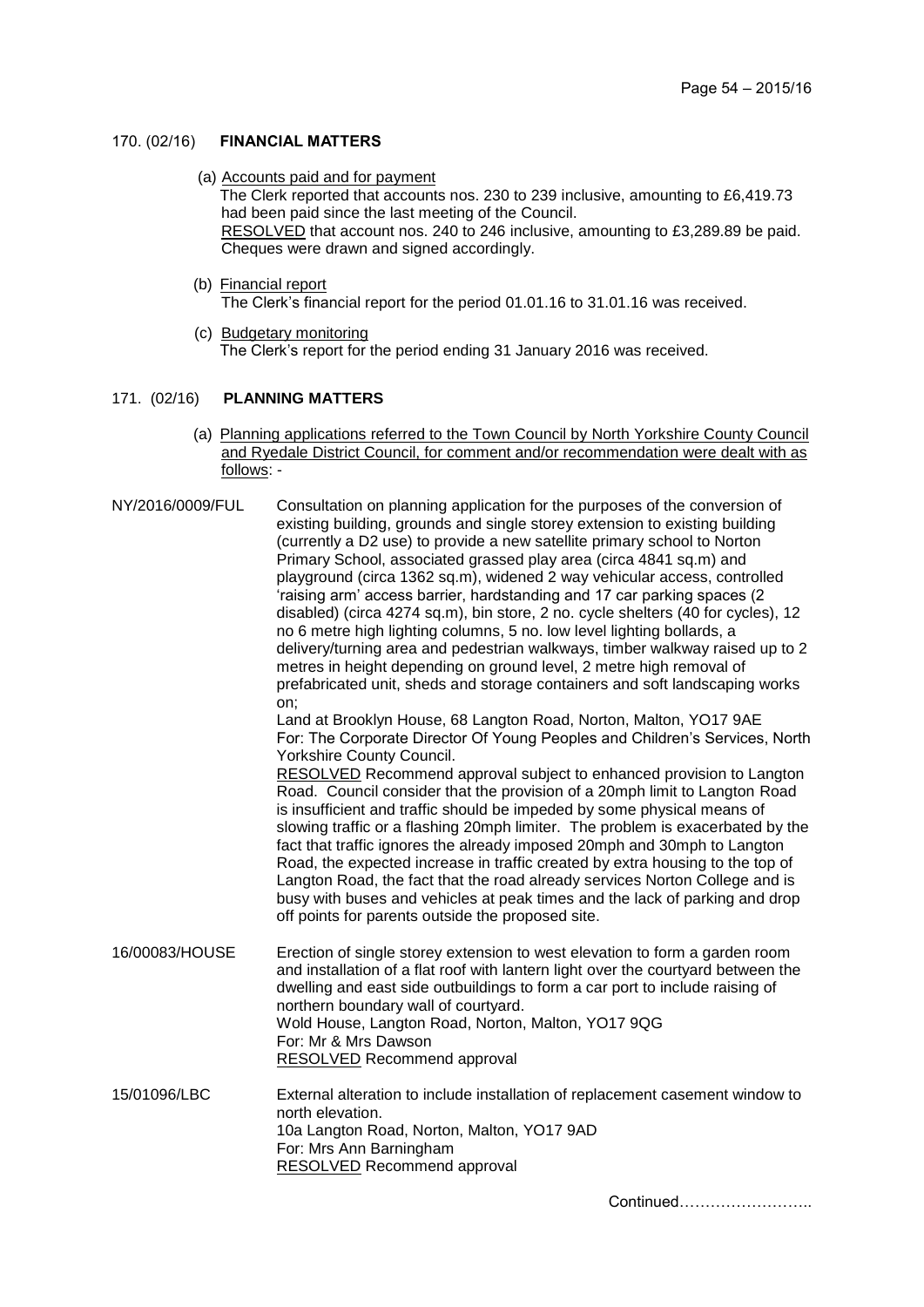171. (02/16) **PLANNING MATTERS** (continued)

#### (b) To receive decisions notified by Ryedale District Council.

| Approved     |                                                                                                                                                                                                                                                                                                                                                                                                                                   |
|--------------|-----------------------------------------------------------------------------------------------------------------------------------------------------------------------------------------------------------------------------------------------------------------------------------------------------------------------------------------------------------------------------------------------------------------------------------|
| 14/00625/FUL | Change of use of existing residential care home (Use Class C2) to a 15no.<br>bedroom house of multiple occupation (HMO) (retrospective)<br>Wellington House, 63 Wood Street, Norton, Malton, YO17 9BB                                                                                                                                                                                                                             |
| Refused      |                                                                                                                                                                                                                                                                                                                                                                                                                                   |
| 15/01460/FUL | Change of use and alteration of storage building to 1no. one bedroom ground<br>floor flat and 1 no. two bedroom first floor flat with part of ground floor retained<br>as commercial freezer room storage and demolition of lean-to wc extension.<br>Astwicks Yard, Wood Street, Norton, Malton, YO17 9AA                                                                                                                         |
|              | (c) To receive notification of a new site submission from Ryedale District Council                                                                                                                                                                                                                                                                                                                                                |
|              | Members received notification of the new site which was the large parcel of land lying<br>between Langton Road and Beverley Road to the south east of Langley Drive.<br>Members were firmly against the potential of development, as with all other sites in<br>the town, significant problems still remain concerning, congestion, air quality,<br>inadequate sewer capacity flooding and drainage and these should be addressed |

inadequate sewer capacity, flooding and drainage and these should be addres and fixed before any further development. It was also contested that this site does not have any bearing with the current shape of the town.

The clerk to inform Ryedale District Council of member's objections.

#### 172. (02/16) **NEIGHBOURHOOD PLAN**

Members received an update of the meeting held on the 19<sup>th</sup> January 2016 and received the sample copy of the invite letter circulated to businesses, organisations and individuals. Councillor Lloyd-Williams added that the closing date for expressions of interest was 19<sup>th</sup> February 2016.

#### 173. (02/16) **FLOODING ISSUES**

Members received a copy of Councillor Keal's letter and copy responses to date. Councillor Keal confirmed that a meeting with Yorkshire Water was arranged and would report back at the next meeting.

#### 174. (02/16) **YORKSHIRE DAY**

Members received an update of the meeting held on the 11<sup>th</sup> February 2016 and were informed that the St Peter's Church site was the preference, with the suggested date of Sunday 31<sup>st</sup> July, 2pm to 6pm. This was subject to the Church committees approval and we were waiting to hear back. The mayor encouraged councillors that this could be a great day for the community and charities to celebrate. He would also like to involve scouts, guides and cadets once confirmation was received.

## 175. (02/16) **TOWN ENTRANCE SIGNS**

Members received a quotation from M4 Signs at Wigginton for making and installing the town entrance signs. This follows the lack of response from local sign makers. RESOLVED: to accept the quotation from M4 Signs at a cost of £1,350.00 and to proceed with the installation.